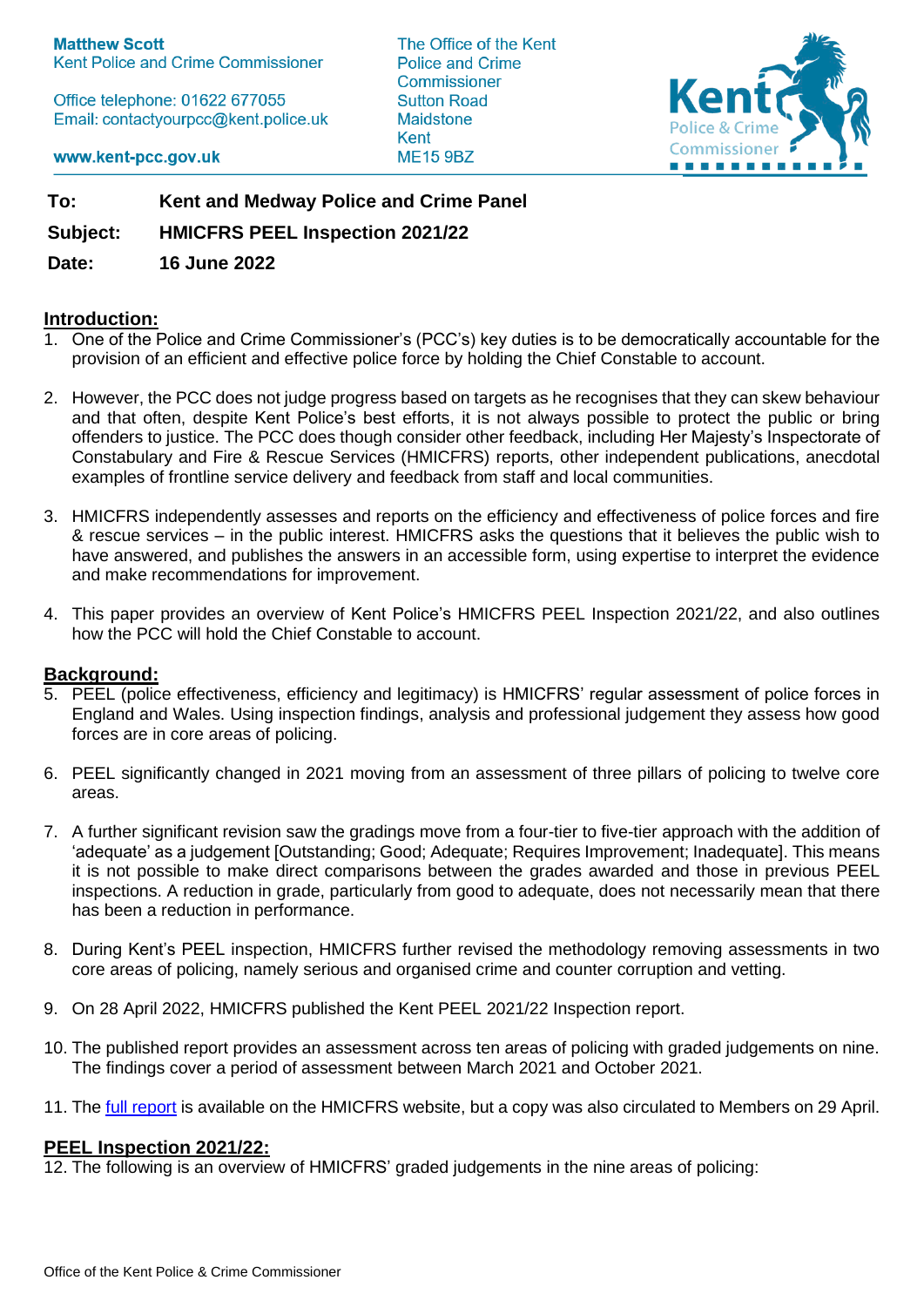| Outstanding    | Good               | Adequate          | <b>Requires improvement</b> | Inadequate |
|----------------|--------------------|-------------------|-----------------------------|------------|
| Recording data | Preventing         | Protecting        | Investigating               |            |
| about crime    | crime              | vulnerable people | crime                       |            |
|                | Treatment of the   |                   | Responding to               |            |
|                | public             |                   | the public                  |            |
|                | Developing a       |                   | Managing                    |            |
|                | positive workplace |                   | offenders                   |            |
|                | Good use of        |                   |                             |            |
|                | resources          |                   |                             |            |

- 13. HMICFRS also inspected how effective a service Kent Police gives to victims of crime but did not make a graded judgement in this overall area.
- 14. Commenting on the report, HM Inspector of Constabulary Roy Wilsher said:

*"I am satisfied with some aspects of the performance of Kent Police in keeping people safe and reducing crime, but there are areas where it needs to improve.*

*"Kent Police is outstanding at recording crime with very effective crime recording processes. The Force is good at both preventing crime and tackling anti-social behaviour and treating people fairly and with respect.*

*"The Force promotes an ethical and inclusive culture, and generally supports its workforce. The Force is also good at achieving savings and improving productivity.*

*"I recognise that Kent Police has faced some unique difficulties in relation to Brexit and channel crossings, because of the county's geographical location. But there are some improvements needed, particularly in its service to victims of crime and the way it responds to calls from the public.*

*"Kent Police needs to improve its ability within local policing to arrest and manage suspects and offenders to protect the public from harm. It also needs to review its policy for people released on bail and while under investigation.*

*"The Force must ensure that all crimes are allocated promptly to officers who have both the capacity and capability to investigate them properly. Opportunities to achieve positive results for victims are being missed because some investigations are poor, or because officers haven't maximised evidential opportunities. This lets victims down.*

*"Kent Police's response to domestic abuse is of particular concern. The Force is rightly proud of some of its work protecting vulnerable people. However, domestic abuse investigation teams have not been properly resourced with suitably qualified staff. As a result, some victims have received an unacceptable*  level of service and have continued to remain at risk. Investigations have often been delayed or are of *a poor quality, reducing opportunities to achieve positive outcomes for victims. I am pleased to acknowledge that the Force recognises these concerns and is already taking steps to improve its response.*

*"I acknowledge the good work Kent Police has already undertaken, and I will monitor the Force's progress towards addressing the areas where it can improve."*

15. Attached as Appendix A is a summary of the assessed areas and gradings prepared by Kent Police. This was included in the 'Inspections, Audits & Reviews' paper discussed at the PCC's Performance and Delivery Board on 8 June which both Mr Hill and Mr Sandher attended.

## **Holding to account:**

16. The PCC commends the Force's continued outstanding performance in the recording of crime, and for its work on preventing crime from happening in the first place. However, he also believes that some elements of work, such as the focus on cutting county lines and dealing with burglars were not sufficiently recognised in the report.